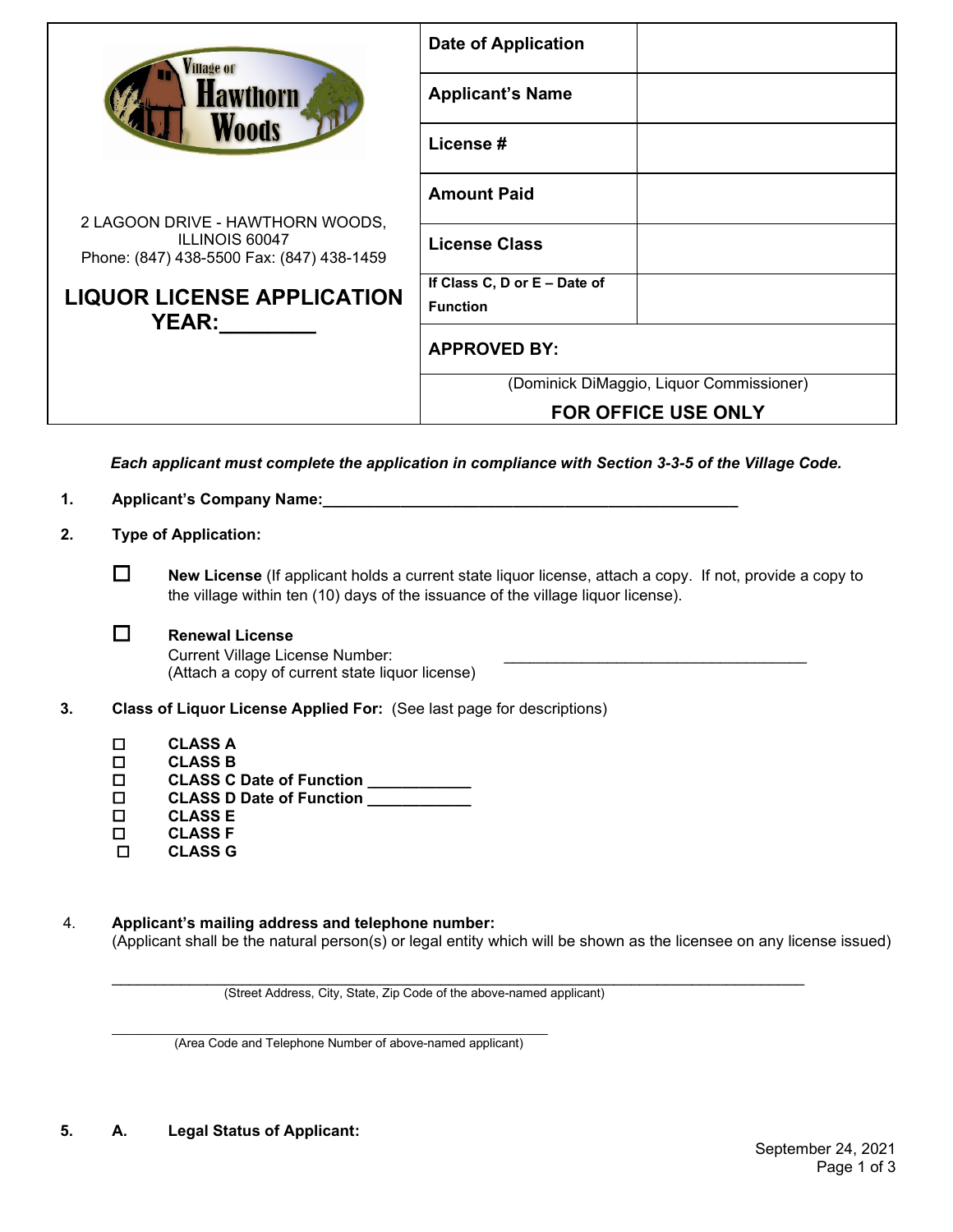|                  | $\Box$                                                                                     | <b>Sole Owner</b>                                            | $\Box$ | Co-partnership                                                                                                                                                                                                                                                                                                             |  |
|------------------|--------------------------------------------------------------------------------------------|--------------------------------------------------------------|--------|----------------------------------------------------------------------------------------------------------------------------------------------------------------------------------------------------------------------------------------------------------------------------------------------------------------------------|--|
|                  | $\Box$<br>$\Box$                                                                           | <b>For Profit Corporation</b>                                | $\Box$ | <b>Not-for-profit Corporation</b>                                                                                                                                                                                                                                                                                          |  |
| В.               | FEIN or SSN of applicant:                                                                  |                                                              |        |                                                                                                                                                                                                                                                                                                                            |  |
|                  |                                                                                            |                                                              |        |                                                                                                                                                                                                                                                                                                                            |  |
| C.               | Illinois Business Tax Number of applicant: _______________________________                 |                                                              |        |                                                                                                                                                                                                                                                                                                                            |  |
| А.               | Name, address and telephone number of business to be licensed:                             |                                                              |        |                                                                                                                                                                                                                                                                                                                            |  |
|                  |                                                                                            |                                                              |        | <u> 1989 - Johann Barbara, marka a shekara ta 1989 - An tsara tsa a shekara tsa a shekara tsa a shekara tsa a sh</u>                                                                                                                                                                                                       |  |
| В.               | Does applicant hold legal title to or beneficially own the premises for which a license is |                                                              |        |                                                                                                                                                                                                                                                                                                                            |  |
|                  | $\Box$                                                                                     |                                                              |        | YES (If yes, attach a copy of the Deed; if ownership is in a Bank Trust, attach a copy of a trust disclosure)                                                                                                                                                                                                              |  |
|                  | $\Box$<br>NO.                                                                              |                                                              |        | (If no, attach a copy of a lease for the premises in favor of the applicant for the full period                                                                                                                                                                                                                            |  |
| C.               |                                                                                            | Attach a copy of the liquor liability insurance certificate. |        |                                                                                                                                                                                                                                                                                                                            |  |
|                  |                                                                                            |                                                              |        | If applicable, the date of filing of the "assumed name" of the business with the County Clerk:                                                                                                                                                                                                                             |  |
|                  |                                                                                            |                                                              |        | In the case of a co-partnership, the date of the formation of the partnership: ____________________                                                                                                                                                                                                                        |  |
|                  |                                                                                            |                                                              |        |                                                                                                                                                                                                                                                                                                                            |  |
|                  |                                                                                            |                                                              |        | In the case of an Illinois corporation, the date of incorporation: _________________________________                                                                                                                                                                                                                       |  |
| <b>Illinois:</b> |                                                                                            |                                                              |        | In the case of a foreign corporation, the state where it was incorporated and the date of its becoming<br>qualified under the Business Corporation Act of 1983, as amended, to transact business in the State of                                                                                                           |  |
|                  |                                                                                            | (State where Incorporated)                                   |        | (Date Incorporated)                                                                                                                                                                                                                                                                                                        |  |
| applicant:       |                                                                                            |                                                              |        | List the name, sex, date of birth, social security number, position and percentage of ownership in the<br>business of any sole owner, partner, corporate officer, director, manager or operating agent and any<br>person who owns five (5) percent or more of the shares of the applicant or any parent corporation of the |  |
|                  |                                                                                            |                                                              |        |                                                                                                                                                                                                                                                                                                                            |  |

**13. All persons listed in paragraph 12 above and each manager employed or to be employed at the licenses** 

**premises shall submit a completed Liquor License Personal Interest Form.**